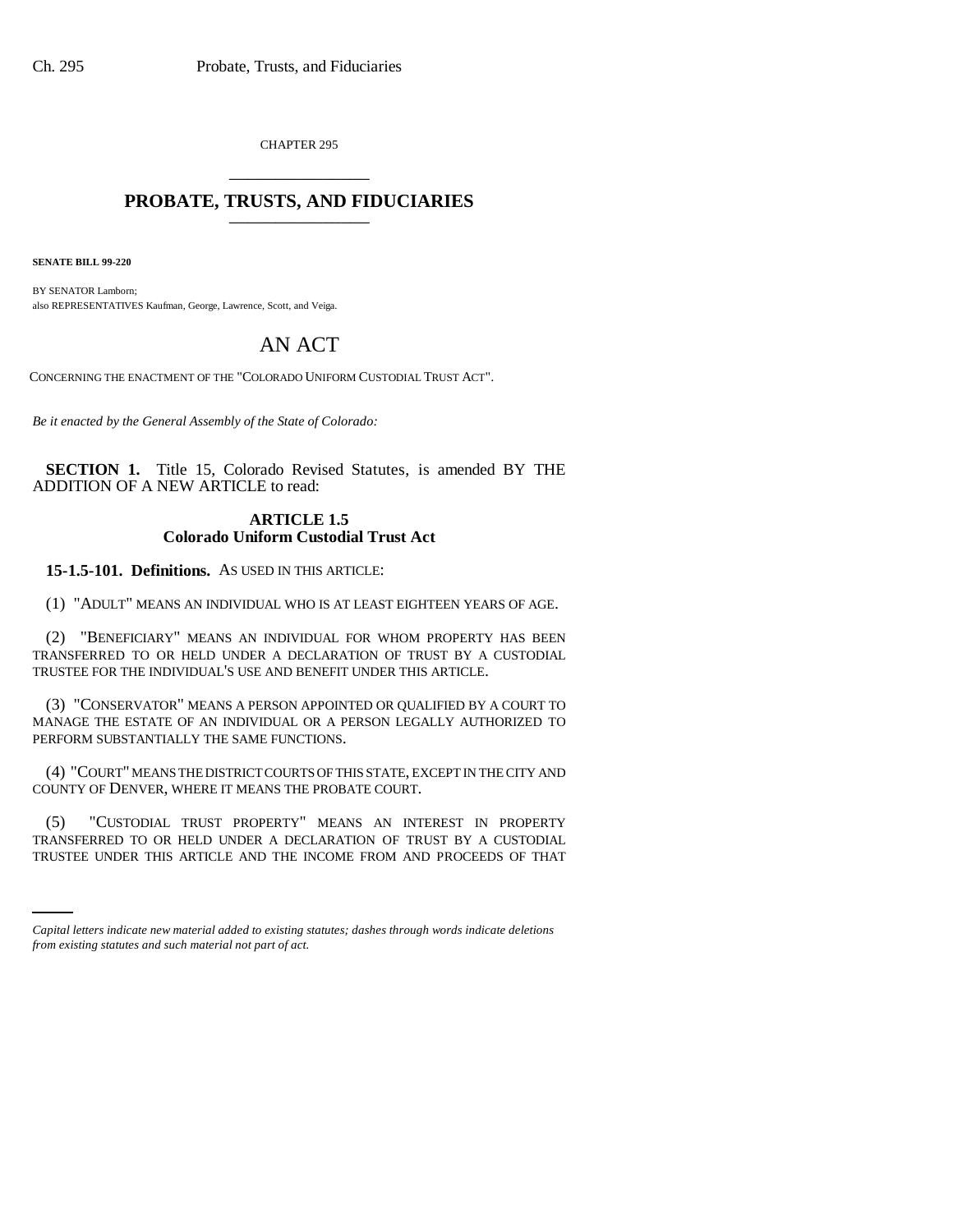INTEREST.

(6) "CUSTODIAL TRUSTEE" MEANS A PERSON DESIGNATED AS TRUSTEE OF A CUSTODIAL TRUST UNDER THIS ARTICLE OR A SUBSTITUTE OR SUCCESSOR TO THE PERSON DESIGNATED.

(7) "GUARDIAN" MEANS A PERSON APPOINTED OR QUALIFIED BY A COURT AS A GUARDIAN OF AN INDIVIDUAL, INCLUDING A LIMITED GUARDIAN, BUT NOT A PERSON WHO IS ONLY A GUARDIAN AD LITEM.

(8) "INCAPACITATED" MEANS LACKING THE ABILITY TO MANAGE PROPERTY AND BUSINESS AFFAIRS EFFECTIVELY BY REASON OF MENTAL ILLNESS, MENTAL DEFICIENCY, PHYSICAL ILLNESS OR DISABILITY, CHRONIC USE OF DRUGS, CHRONIC INTOXICATION, CONFINEMENT, DETENTION BY A FOREIGN POWER, DISAPPEARANCE, MINORITY, OR OTHER DISABLING CAUSE.

(9) "LEGAL REPRESENTATIVE" MEANS A PERSONAL REPRESENTATIVE OR CONSERVATOR.

(10) "MEMBER OF THE BENEFICIARY'S FAMILY" MEANS A BENEFICIARY'S SPOUSE, DESCENDANT, STEPCHILD, PARENT, STEPPARENT, GRANDPARENT, BROTHER, SISTER, UNCLE, OR AUNT, WHETHER RELATED BY WHOLE OR HALF BLOOD OR BY ADOPTION.

(11) "PERSON" MEANS AN INDIVIDUAL, CORPORATION, BUSINESS TRUST, ESTATE, TRUST, PARTNERSHIP, JOINT VENTURE, ASSOCIATION, OR ANY OTHER LEGAL OR COMMERCIAL ENTITY.

(12) "PERSONAL REPRESENTATIVE" MEANS AN EXECUTOR, ADMINISTRATOR, OR SPECIAL ADMINISTRATOR OF A DECEDENT'S ESTATE, A PERSON LEGALLY AUTHORIZED TO PERFORM SUBSTANTIALLY THE SAME FUNCTIONS, OR A SUCCESSOR TO ANY OF THEM.

(13) "STATE" MEANS A STATE, TERRITORY, OR POSSESSION OF THE UNITED STATES, THE DISTRICT OF COLUMBIA, OR THE COMMONWEALTH OF PUERTO RICO.

(14) "TRANSFEROR'' MEANS A PERSON WHO CREATES A CUSTODIAL TRUST BY TRANSFER OR DECLARATION.

(15) "TRUST COMPANY" MEANS A FINANCIAL INSTITUTION, CORPORATION, OR OTHER LEGAL ENTITY AUTHORIZED TO EXERCISE GENERAL TRUST POWERS.

**15-1.5-102. Custodial trust - general.** (1) A PERSON MAY CREATE A CUSTODIAL TRUST OF PROPERTY BY A WRITTEN TRANSFER OF THE PROPERTY TO ANOTHER PERSON, EVIDENCED BY REGISTRATION OR BY OTHER INSTRUMENT OF TRANSFER, EXECUTED IN ANY LAWFUL MANNER, NAMING AS BENEFICIARY AN INDIVIDUAL WHO MAY BE THE TRANSFEROR, IN WHICH THE TRANSFEREE IS DESIGNATED, IN SUBSTANCE, AS CUSTODIAL TRUSTEE UNDER THE "COLORADO UNIFORM CUSTODIAL TRUST ACT".

(2) A PERSON MAY CREATE A CUSTODIAL TRUST OF PROPERTY BY A WRITTEN DECLARATION, EVIDENCED BY REGISTRATION OF THE PROPERTY OR BY OTHER INSTRUMENT OF DECLARATION EXECUTED IN ANY LAWFUL MANNER, DESCRIBING THE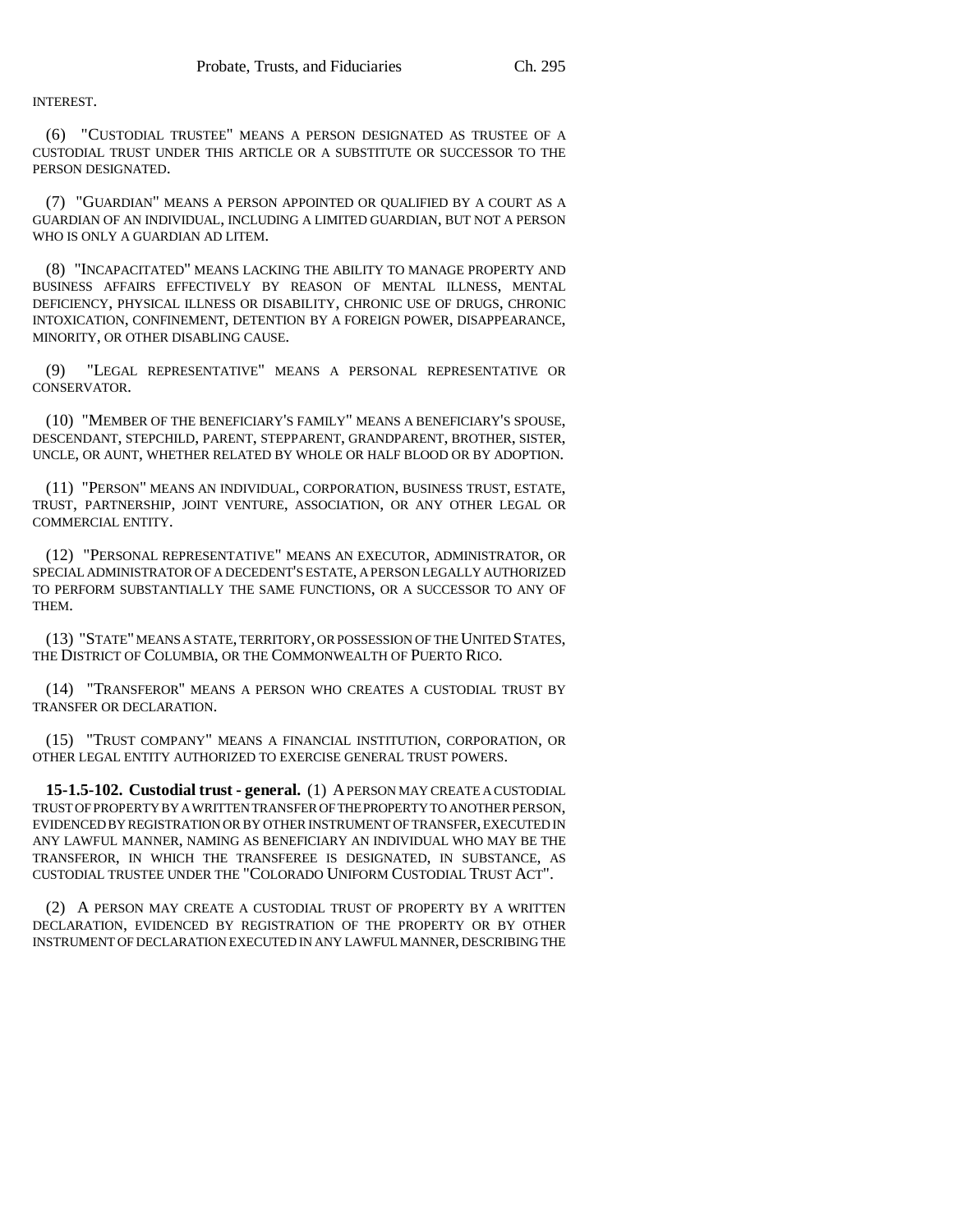PROPERTY AND NAMING AS BENEFICIARY AN INDIVIDUAL OTHER THAN THE DECLARANT, IN WHICH THE DECLARANT AS TITLEHOLDER IS DESIGNATED, IN SUBSTANCE, AS CUSTODIAL TRUSTEE UNDER THE "COLORADO UNIFORM CUSTODIAL TRUST ACT". A REGISTRATION OR OTHER DECLARATION OF TRUST FOR THE SOLE BENEFIT OF THE DECLARANT IS NOT A CUSTODIAL TRUST UNDER THE "COLORADO UNIFORM CUSTODIAL TRUST ACT".

(3) TITLE TO CUSTODIAL TRUST PROPERTY IS IN THE CUSTODIAL TRUSTEE AND THE BENEFICIAL INTEREST IS IN THE BENEFICIARY.

(4) EXCEPT AS PROVIDED IN SUBSECTION (5) OF THIS SECTION, A TRANSFEROR MAY NOT TERMINATE A CUSTODIAL TRUST.

(5) THE BENEFICIARY, IF NOT INCAPACITATED, OR THE CONSERVATOR OF AN INCAPACITATED BENEFICIARY, MAY TERMINATE A CUSTODIAL TRUST BY DELIVERING TO THE CUSTODIAL TRUSTEE A WRITING SIGNED BY THE BENEFICIARY OR CONSERVATOR DECLARING THE TERMINATION.IF NOT PREVIOUSLY TERMINATED, THE CUSTODIAL TRUST TERMINATES ON THE DEATH OF THE BENEFICIARY.

(6) ANY PERSON MAY AUGMENT EXISTING CUSTODIAL TRUST PROPERTY BY THE ADDITION OF OTHER PROPERTY PURSUANT TO THIS ARTICLE.

(7) THE TRANSFEROR MAY DESIGNATE, OR AUTHORIZE THE DESIGNATION OF, A SUCCESSOR CUSTODIAL TRUSTEE IN THE TRUST INSTRUMENT.

(8) THIS ARTICLE DOES NOT DISPLACE OR RESTRICT OTHER MEANS OF CREATING TRUSTS. A TRUST WHOSE TERMS DO NOT CONFORM TO THIS ARTICLE MAY BE ENFORCEABLE ACCORDING TO ITS TERMS UNDER OTHER LAW.

**15-1.5-103. Custodial trustee for future payment or transfer.** (1) A PERSON HAVING THE RIGHT TO DESIGNATE THE RECIPIENT OF PROPERTY PAYABLE OR TRANSFERABLE UPON A FUTURE EVENT MAY CREATE A CUSTODIAL TRUST UPON THE OCCURRENCE OF THE FUTURE EVENT BY DESIGNATING IN WRITING THE RECIPIENT, FOLLOWED IN SUBSTANCE BY "AS CUSTODIAL TRUSTEE FOR (NAME OF BENEFICIARY) UNDER THE "COLORADO UNIFORM CUSTODIAL TRUST ACT"".

(2) PERSONS MAY BE DESIGNATED AS SUBSTITUTE OR SUCCESSOR CUSTODIAL TRUSTEES TO WHOM THE PROPERTY MUST BE PAID OR TRANSFERRED IN THE ORDER NAMED IF THE FIRST DESIGNATED CUSTODIAL TRUSTEE IS UNABLE OR UNWILLING TO SERVE.

(3) A DESIGNATION UNDER THIS SECTION MAY BE MADE IN A WILL, A TRUST, A DEED, A MULTIPLE-PARTY ACCOUNT, AN INSURANCE POLICY, AN INSTRUMENT EXERCISING A POWER OF APPOINTMENT, OR A WRITING DESIGNATING A BENEFICIARY OF CONTRACTUAL RIGHTS. OTHERWISE, TO BE EFFECTIVE, THE DESIGNATION MUST BE REGISTERED WITH OR DELIVERED TO THE FIDUCIARY, PAYOR, ISSUER, OR OBLIGOR OF THE FUTURE RIGHT.

**15-1.5-104. Form and effect of receipt and acceptance by custodial trustee - jurisdiction.** (1) OBLIGATIONS OF A CUSTODIAL TRUSTEE, INCLUDING THE OBLIGATION TO FOLLOW UPON DIRECTIONS OF THE BENEFICIARY, ARISE UNDER THIS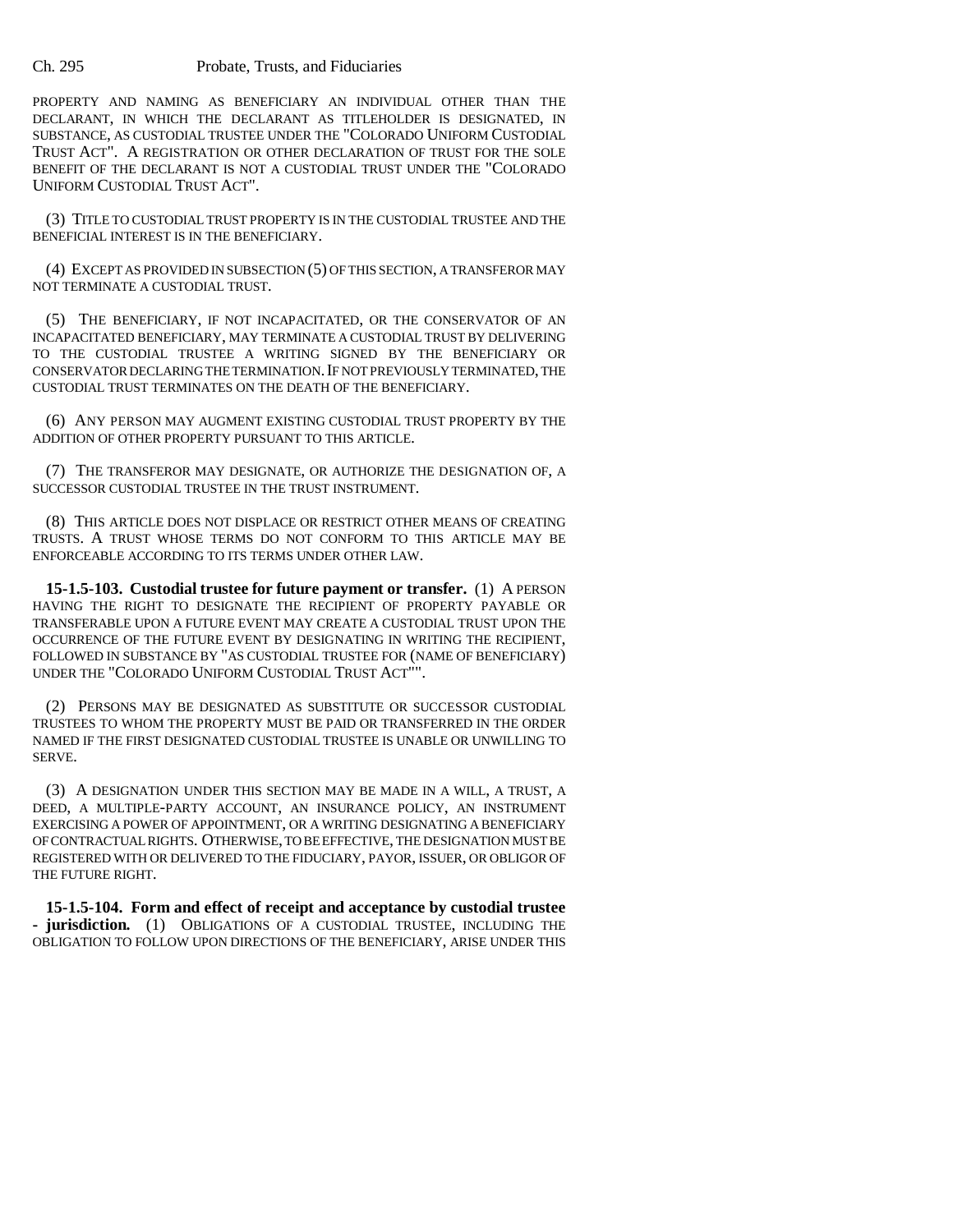ARTICLE UPON THE CUSTODIAL TRUSTEE'S ACCEPTANCE, EXPRESS OR IMPLIED, OF THE CUSTODIAL TRUST PROPERTY.

(2) THE CUSTODIAL TRUSTEE'S ACCEPTANCE MAY BE EVIDENCED BY A WRITING STATING IN SUBSTANCE:

### CUSTODIAL TRUSTEE'S RECEIPT AND ACCEPTANCE

I, \_\_\_\_\_\_\_\_\_\_\_ (NAME OF CUSTODIAL TRUSTEE) ACKNOWLEDGE RECEIPT OF THE CUSTODIAL TRUST PROPERTY DESCRIBED BELOW OR IN THE ATTACHED INSTRUMENT<br>AND ACCEPT THE CUSTODIAL TRUST AS CUSTODIAL TRUSTEE FOR (NAME AND ACCEPT THE CUSTODIAL TRUST AS CUSTODIAL TRUSTEE FOR OF BENEFICIARY) UNDER THE "COLORADO UNIFORM CUSTODIAL TRUST ACT". I UNDERTAKE TO ADMINISTER AND DISTRIBUTE THE CUSTODIAL TRUST PROPERTY PURSUANT TO THE "COLORADO UNIFORM CUSTODIAL TRUST ACT". MY OBLIGATIONS AS CUSTODIAL TRUSTEE ARE SUBJECT TO THE DIRECTIONS OF THE BENEFICIARY UNLESS THE BENEFICIARY IS DESIGNATED AS, IS, OR BECOMES INCAPACITATED. THE CUSTODIAL TRUST PROPERTY CONSISTS OF DATED:

\_\_\_\_\_\_\_\_\_\_\_\_\_\_\_\_\_\_\_\_\_\_ (SIGNATURE OF CUSTODIAL TRUSTEE)

(3) UPON ACCEPTING CUSTODIAL TRUST PROPERTY, A PERSON DESIGNATED AS CUSTODIAL TRUSTEE UNDER THIS ARTICLE IS SUBJECT TO PERSONAL JURISDICTION OF THE COURT WITH RESPECT TO ANY MATTER RELATING TO THE CUSTODIAL TRUST.

**15-1.5-105. Transfer to custodial trustee by fiduciary or obligor - facility of payment.** (1) UNLESS OTHERWISE DIRECTED BY AN INSTRUMENT DESIGNATING A CUSTODIAL TRUSTEE PURSUANT TO SECTION 15-1.5-103, A PERSON, INCLUDING A FIDUCIARY OTHER THAN A CUSTODIAL TRUSTEE, WHO HOLDS PROPERTY OF OR OWES A DEBT TO AN INCAPACITATED INDIVIDUAL NOT HAVING A CONSERVATOR MAY MAKE A TRANSFER TO AN ADULT MEMBER OF THE BENEFICIARY'S FAMILY OR TO A TRUST COMPANY AS CUSTODIAL TRUSTEE FOR THE USE AND BENEFIT OF THE INCAPACITATED INDIVIDUAL. IF THE VALUE OF THE PROPERTY OR THE DEBT EXCEEDS THIRTY THOUSAND DOLLARS, THE TRANSFER IS NOT EFFECTIVE UNLESS AUTHORIZED BY THE COURT.

(2) A WRITTEN ACKNOWLEDGMENT OF DELIVERY, SIGNED BY A CUSTODIAL TRUSTEE, IS A SUFFICIENT RECEIPT AND DISCHARGE FOR PROPERTY TRANSFERRED TO THE CUSTODIAL TRUSTEE PURSUANT TO THIS SECTION.

**15-1.5-106. Multiple beneficiaries - separate custodial trusts - survivorship.** (1) BENEFICIAL INTERESTS IN A CUSTODIAL TRUST CREATED FOR MULTIPLE BENEFICIARIES ARE DEEMED TO BE SEPARATE CUSTODIAL TRUSTS OF EQUAL UNDIVIDED INTERESTS FOR EACH BENEFICIARY. EXCEPT IN A TRANSFER OR DECLARATION FOR USE AND BENEFIT OF HUSBAND AND WIFE, FOR WHOM SURVIVORSHIP IS PRESUMED, A RIGHT OF SURVIVORSHIP DOES NOT EXIST UNLESS THE INSTRUMENT CREATING THE CUSTODIAL TRUST SPECIFICALLY PROVIDES FOR SURVIVORSHIP.

(2) CUSTODIAL TRUST PROPERTY HELD UNDER THIS ARTICLE BY THE SAME CUSTODIAL TRUSTEE FOR THE USE AND BENEFIT OF THE SAME BENEFICIARY MAY BE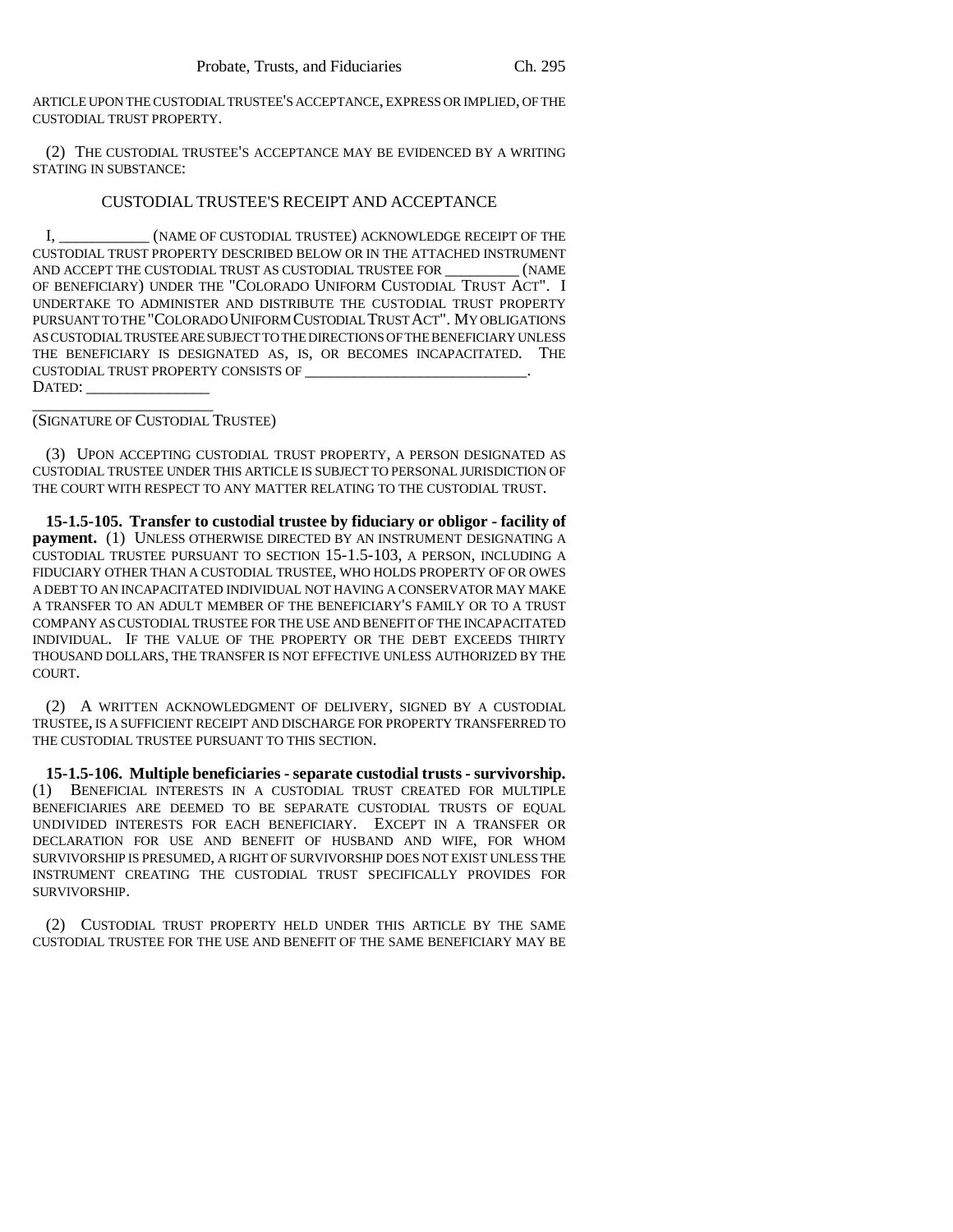ADMINISTERED AS A SINGLE CUSTODIAL TRUST.

(3) A CUSTODIAL TRUSTEE OF CUSTODIAL TRUST PROPERTY HELD FOR MORE THAN ONE BENEFICIARY SHALL SEPARATELY ACCOUNT TO EACH BENEFICIARY PURSUANT TO SECTIONS 15-1.5-107 AND 15-1.5-115 FOR THE ADMINISTRATION OF THE CUSTODIAL TRUST.

**15-1.5-107. General duties of custodial trustee.** (1) IF APPROPRIATE, A CUSTODIAL TRUSTEE SHALL REGISTER OR RECORD THE INSTRUMENT VESTING TITLE TO CUSTODIAL TRUST PROPERTY.

(2) IF THE BENEFICIARY IS NOT INCAPACITATED, A CUSTODIAL TRUSTEE SHALL FOLLOW THE DIRECTIONS OF THE BENEFICIARY IN THE MANAGEMENT, CONTROL, INVESTMENT, OR RETENTION OF THE CUSTODIAL TRUST PROPERTY. IN THE ABSENCE OF EFFECTIVE CONTRARY DIRECTION BY THE BENEFICIARY WHILE NOT INCAPACITATED, OR IF THE BENEFICIARY IS INCAPACITATED, THE CUSTODIAL TRUSTEE SHALL OBSERVE THE STANDARD OF CARE THAT WOULD BE OBSERVED BY A PRUDENT PERSON DEALING WITH PROPERTY OF ANOTHER AND SHALL COMPLY WITH THE PROVISIONS OF THE "COLORADO UNIFORM PRUDENT INVESTOR ACT". HOWEVER, A CUSTODIAL TRUSTEE, IN THE CUSTODIAL TRUSTEE'S DISCRETION, MAY RETAIN ANY CUSTODIAL TRUST PROPERTY RECEIVED FROM THE TRANSFEROR.

(3) SUBJECT TO SUBSECTION (2) OF THIS SECTION, A CUSTODIAL TRUSTEE SHALL TAKE CONTROL OF AND COLLECT, HOLD, MANAGE, INVEST, AND REINVEST CUSTODIAL TRUST PROPERTY.

(4) A CUSTODIAL TRUSTEE AT ALL TIMES SHALL KEEP CUSTODIAL TRUST PROPERTY OF WHICH THE CUSTODIAL TRUSTEE HAS CONTROL, SEPARATE FROM ALL OTHER PROPERTY IN A MANNER SUFFICIENT TO IDENTIFY IT CLEARLY AS CUSTODIAL TRUST PROPERTY OF THE BENEFICIARY. CUSTODIAL TRUST PROPERTY, THE TITLE TO WHICH IS SUBJECT TO RECORDATION, IS SO IDENTIFIED IF AN APPROPRIATE INSTRUMENT SO IDENTIFYING THE PROPERTY IS RECORDED, AND CUSTODIAL TRUST PROPERTY SUBJECT TO REGISTRATION IS SO IDENTIFIED IF IT IS REGISTERED, OR HELD IN AN ACCOUNT IN THE NAME OF THE CUSTODIAL TRUSTEE, DESIGNATED IN SUBSTANCE: "AS CUSTODIAL TRUSTEE FOR (NAME OF BENEFICIARY) UNDER THE "COLORADO UNIFORM CUSTODIAL TRUST ACT"."

(5) A CUSTODIAL TRUSTEE SHALL KEEP RECORDS OF ALL TRANSACTIONS WITH RESPECT TO CUSTODIAL TRUST PROPERTY, INCLUDING INFORMATION NECESSARY FOR THE PREPARATION OF TAX RETURNS, AND SHALL MAKE THE RECORDS AND INFORMATION AVAILABLE AT REASONABLE TIMES TO THE BENEFICIARY OR LEGAL REPRESENTATIVE OF THE BENEFICIARY.

(6) THE EXERCISE OF A DURABLE POWER OF ATTORNEY FOR AN INCAPACITATED BENEFICIARY IS NOT EFFECTIVE TO TERMINATE OR DIRECT THE ADMINISTRATION OR DISTRIBUTION OF A CUSTODIAL TRUST.

**15-1.5-108. General powers of custodial trustee.** (1) A CUSTODIAL TRUSTEE, ACTING IN A FIDUCIARY CAPACITY, HAS ALL THE RIGHTS AND POWERS OVER CUSTODIAL TRUST PROPERTY WHICH AN UNMARRIED ADULT OWNER HAS OVER INDIVIDUALLY OWNED PROPERTY, BUT A CUSTODIAL TRUSTEE MAY EXERCISE THOSE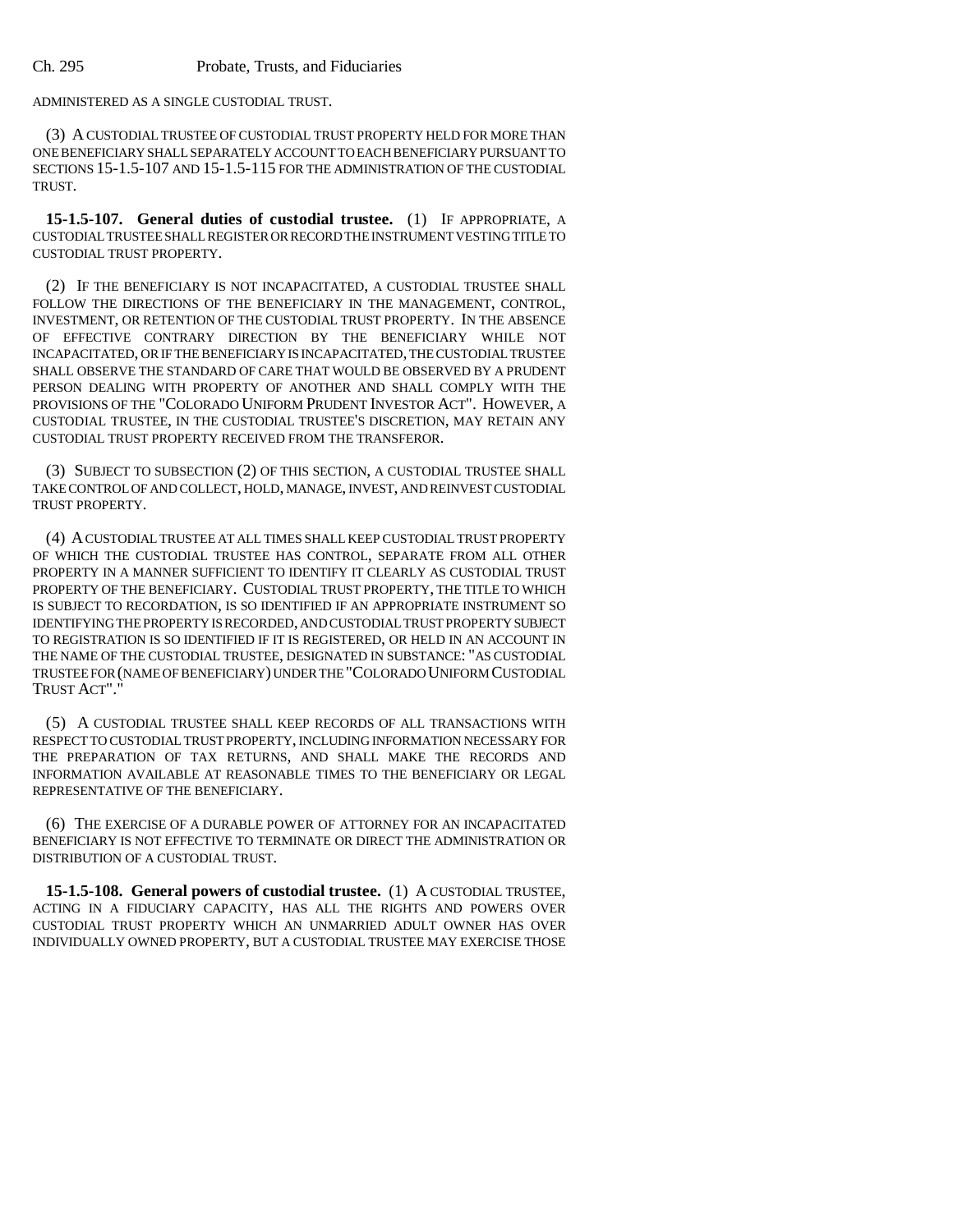RIGHTS AND POWERS IN A FIDUCIARY CAPACITY ONLY.

(2) THIS SECTION DOES NOT RELIEVE A CUSTODIAL TRUSTEE FROM LIABILITY FOR A VIOLATION OF SECTION 15-1.5-107.

**15-1.5-109. Use of custodial trust property.** (1) A CUSTODIAL TRUSTEE SHALL PAY TO THE BENEFICIARY OR EXPEND FOR THE BENEFICIARY'S USE AND BENEFIT SO MUCH OR ALL OF THE CUSTODIAL TRUST PROPERTY AS THE BENEFICIARY WHILE NOT INCAPACITATED MAY DIRECT FROM TIME TO TIME.

(2) IF THE BENEFICIARY IS INCAPACITATED, THE CUSTODIAL TRUSTEE SHALL EXPEND SO MUCH OR ALL OF THE CUSTODIAL TRUST PROPERTY AS THE CUSTODIAL TRUSTEE CONSIDERS ADVISABLE FOR THE USE AND BENEFIT OF THE BENEFICIARY AND INDIVIDUALS WHO WERE SUPPORTED BY THE BENEFICIARY WHEN THE BENEFICIARY BECAME INCAPACITATED OR WHO ARE LEGALLY ENTITLED TO SUPPORT BY THE BENEFICIARY. EXPENDITURES MAY BE MADE IN THE MANNER, WHEN, AND TO THE EXTENT THAT THE CUSTODIAL TRUSTEE DETERMINES SUITABLE AND PROPER, WITHOUT COURT ORDER AND WITHOUT REGARD TO OTHER SUPPORT, INCOME, OR PROPERTY OF THE BENEFICIARY.

(3) A CUSTODIAL TRUSTEE MAY ESTABLISH CHECKING, SAVINGS, OR OTHER SIMILAR ACCOUNTS OF REASONABLE AMOUNTS UNDER WHICH EITHER THE CUSTODIAL TRUSTEE OR THE BENEFICIARY MAY WITHDRAW FUNDS FROM, OR DRAW CHECKS AGAINST, THE ACCOUNTS. FUNDS WITHDRAWN FROM, OR CHECKS WRITTEN AGAINST, THE ACCOUNT BY THE BENEFICIARY ARE DISTRIBUTIONS OF CUSTODIAL TRUST PROPERTY BY THE CUSTODIAL TRUSTEE TO THE BENEFICIARY.

**15-1.5-110. Determination of incapacity - effect.** (1) THE CUSTODIAL TRUSTEE SHALL ADMINISTER THE CUSTODIAL TRUST AS FOR AN INCAPACITATED BENEFICIARY IF:

(a) THE CUSTODIAL TRUST WAS CREATED UNDER SECTION 15-1.5-105;

(b) THE TRANSFEROR HAS SO DIRECTED IN THE INSTRUMENT CREATING THE CUSTODIAL TRUST; OR

(c) THE CUSTODIAL TRUSTEE HAS DETERMINED THAT THE BENEFICIARY IS INCAPACITATED.

(2) A CUSTODIAL TRUSTEE MAY DETERMINE THAT THE BENEFICIARY IS INCAPACITATED IN RELIANCE UPON:

(a) PREVIOUS DIRECTION OR AUTHORITY GIVEN BY THE BENEFICIARY WHILE NOT INCAPACITATED, INCLUDING DIRECTION OR AUTHORITY PURSUANT TO A DURABLE POWER OF ATTORNEY;

(b) THE CERTIFICATE OF THE BENEFICIARY'S PHYSICIAN; OR

(c) OTHER PERSUASIVE EVIDENCE.

(3) IF A CUSTODIAL TRUSTEE FOR AN INCAPACITATED BENEFICIARY REASONABLY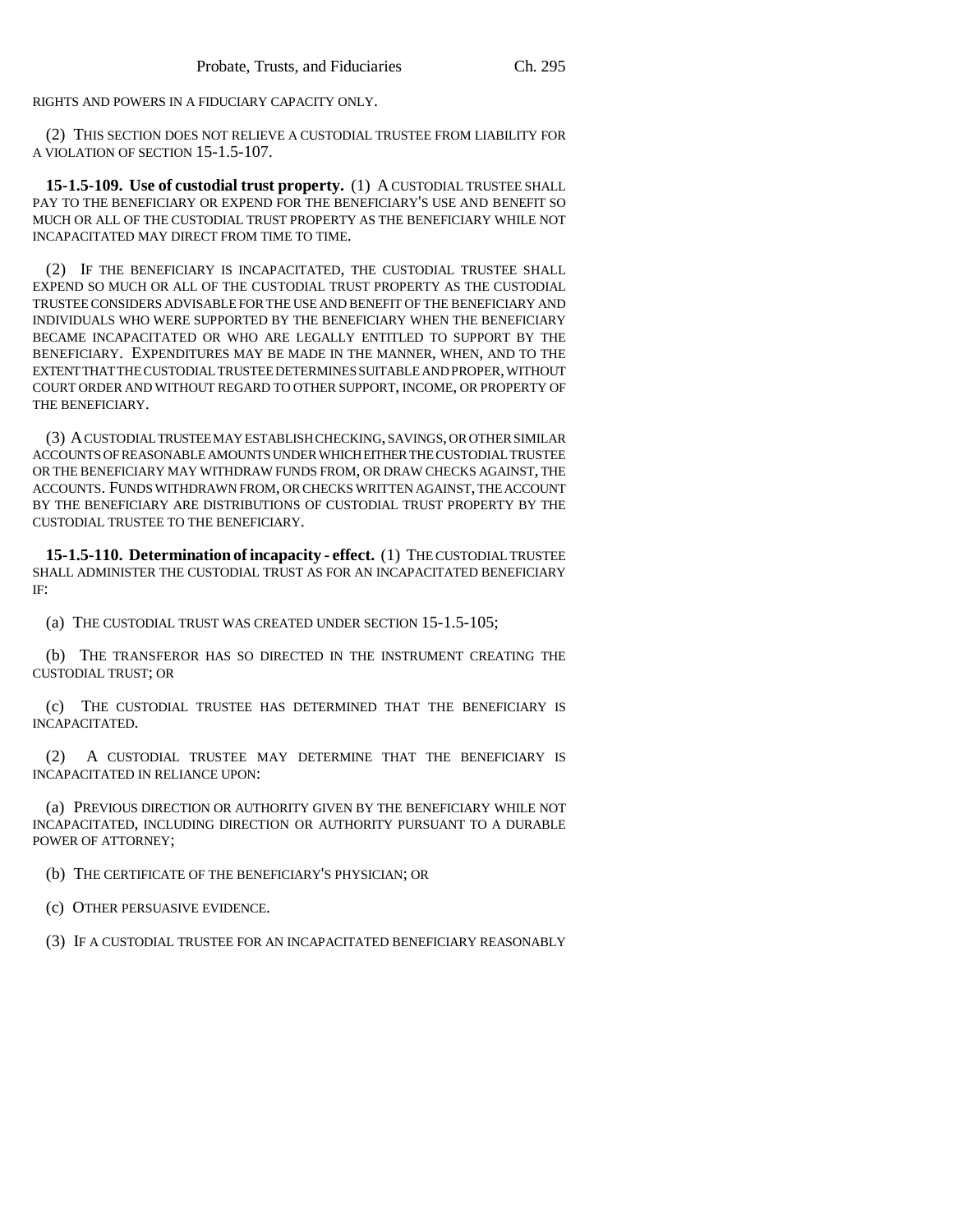CONCLUDES THAT THE BENEFICIARY'S INCAPACITY HAS CEASED, OR THAT CIRCUMSTANCES CONCERNING THE BENEFICIARY'S ABILITY TO MANAGE PROPERTY AND BUSINESS AFFAIRS HAVE CHANGED SINCE THE CREATION OF A CUSTODIAL TRUST DIRECTING ADMINISTRATION AS FOR AN INCAPACITATED BENEFICIARY, THE CUSTODIAL TRUSTEE MAY ADMINISTER THE TRUST AS FOR A BENEFICIARY WHO IS NOT INCAPACITATED.

(4) ON PETITION OF THE BENEFICIARY, THE CUSTODIAL TRUSTEE, OR OTHER PERSON INTERESTED IN THE CUSTODIAL TRUST PROPERTY OR THE WELFARE OF THE BENEFICIARY, THE COURT SHALL DETERMINE WHETHER THE BENEFICIARY IS INCAPACITATED.

(5) ABSENT DETERMINATION OF INCAPACITY OF THE BENEFICIARY UNDER SUBSECTION (2) OR (4) OF THIS SECTION, A CUSTODIAL TRUSTEE WHO HAS REASON TO BELIEVE THAT THE BENEFICIARY IS INCAPACITATED SHALL ADMINISTER THE CUSTODIAL TRUST IN ACCORDANCE WITH THE PROVISIONS OF THIS ARTICLE APPLICABLE TO AN INCAPACITATED BENEFICIARY.

(6) INCAPACITY OF A BENEFICIARY DOES NOT TERMINATE:

- (a) THE CUSTODIAL TRUST;
- (b) ANY DESIGNATION OF A SUCCESSOR CUSTODIAL TRUSTEE;

(c) RIGHTS OR POWERS OF THE CUSTODIAL TRUSTEE; OR

(d) ANY IMMUNITIES OF THIRD PERSONS ACTING ON INSTRUCTIONS OF THE CUSTODIAL TRUSTEE.

**15-1.5-111. Exemption of third persons from liability.** (1) A THIRD PERSON IN GOOD FAITH AND WITHOUT A COURT ORDER MAY ACT ON INSTRUCTIONS OF, OR OTHERWISE DEAL WITH, A PERSON PURPORTING TO MAKE A TRANSFER AS, OR PURPORTING TO ACT IN THE CAPACITY OF, A CUSTODIAL TRUSTEE. IN THE ABSENCE OF KNOWLEDGE TO THE CONTRARY, THE THIRD PERSON IS NOT RESPONSIBLE FOR DETERMINING:

(a) THE VALIDITY OF THE PURPORTED CUSTODIAL TRUSTEE'S DESIGNATION;

(b) THE PROPRIETY OF, OR THE AUTHORITY UNDER THIS ARTICLE FOR, ANY ACTION OF THE PURPORTED CUSTODIAL TRUSTEE;

(c) THE VALIDITY OR PROPRIETY OF AN INSTRUMENT EXECUTED OR INSTRUCTION GIVEN PURSUANT TO THIS ARTICLE EITHER BY THE PERSON PURPORTING TO MAKE A TRANSFER OR DECLARATION OR BY THE PURPORTED CUSTODIAL TRUSTEE; OR

(d) THE PROPRIETY OF THE APPLICATION OF PROPERTY VESTED IN THE PURPORTED CUSTODIAL TRUSTEE.

**15-1.5-112. Liability to third persons.** (1) A CLAIM BASED ON A CONTRACT ENTERED INTO BY A CUSTODIAL TRUSTEE ACTING IN A FIDUCIARY CAPACITY, AN OBLIGATION ARISING FROM THE OWNERSHIP OR CONTROL OF CUSTODIAL TRUST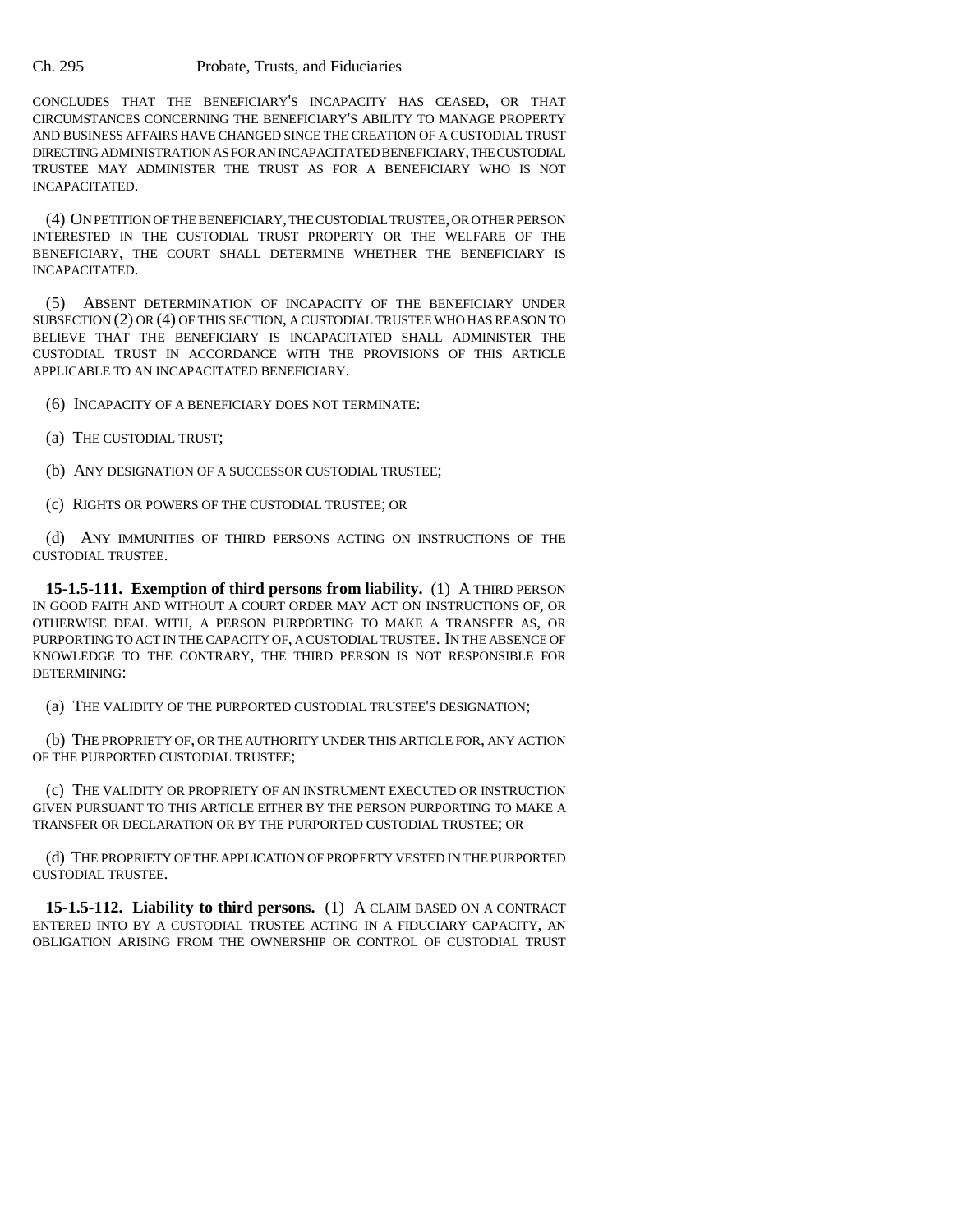PROPERTY, OR A TORT COMMITTED IN THE COURSE OF ADMINISTERING THE CUSTODIAL TRUST MAY BE ASSERTED BY A THIRD PERSON AGAINST THE CUSTODIAL TRUST PROPERTY BY PROCEEDING AGAINST THE CUSTODIAL TRUSTEE IN A FIDUCIARY CAPACITY, WHETHER OR NOT THE CUSTODIAL TRUSTEE OR THE BENEFICIARY IS PERSONALLY LIABLE.

(2) A CUSTODIAL TRUSTEE IS NOT PERSONALLY LIABLE TO A THIRD PERSON:

(a) ON A CONTRACT PROPERLY ENTERED INTO IN A FIDUCIARY CAPACITY UNLESS THE CUSTODIAL TRUSTEE FAILS TO REVEAL THAT CAPACITY OR TO IDENTIFY THE CUSTODIAL TRUST IN THE CONTRACT; OR

(b) FOR AN OBLIGATION ARISING FROM CONTROL OF CUSTODIAL TRUST PROPERTY OR FOR A TORT COMMITTED IN THE COURSE OF THE ADMINISTRATION OF THE CUSTODIAL TRUST UNLESS THE CUSTODIAL TRUSTEE IS PERSONALLY AT FAULT.

(3) A BENEFICIARY IS NOT PERSONALLY LIABLE TO A THIRD PERSON FOR AN OBLIGATION ARISING FROM BENEFICIAL OWNERSHIP OF CUSTODIAL TRUST PROPERTY OR FOR A TORT COMMITTED IN THE COURSE OF ADMINISTRATION OF THE CUSTODIAL TRUST UNLESS THE BENEFICIARY IS PERSONALLY IN POSSESSION OF THE CUSTODIAL TRUST PROPERTY GIVING RISE TO THE LIABILITY OR IS PERSONALLY AT FAULT.

(4) SUBSECTIONS (2) AND (3) OF THIS SECTION DO NOT PRECLUDE ACTIONS OR PROCEEDINGS TO ESTABLISH LIABILITY OF THE CUSTODIAL TRUSTEE OR BENEFICIARY TO THE EXTENT THE PERSON SUED IS PROTECTED AS THE INSURED BY LIABILITY INSURANCE.

**15-1.5-113. Declination, resignation, incapacity, death, or removal of custodial trustee - designation of successor custodial trustee.** (1) BEFORE ACCEPTING THE CUSTODIAL TRUST PROPERTY, A PERSON DESIGNATED AS CUSTODIAL TRUSTEE MAY DECLINE TO SERVE BY NOTIFYING THE PERSON WHO MADE THE DESIGNATION, THE TRANSFEROR, OR THE TRANSFEROR'S LEGAL REPRESENTATIVE. IF AN EVENT GIVING RISE TO A TRANSFER HAS NOT OCCURRED, THE SUBSTITUTE CUSTODIAL TRUSTEE DESIGNATED UNDER SECTION 15-1.5-103 BECOMES THE CUSTODIAL TRUSTEE, OR, IF A SUBSTITUTE CUSTODIAL TRUSTEE HAS NOT BEEN DESIGNATED, THE PERSON WHO MADE THE DESIGNATION MAY DESIGNATE A SUBSTITUTE CUSTODIAL TRUSTEE PURSUANT TO SECTION 15-1.5-103. IN OTHER CASES, THE TRANSFEROR OR THE TRANSFEROR'S LEGAL REPRESENTATIVE MAY DESIGNATE A SUBSTITUTE CUSTODIAL TRUSTEE.

(2) A CUSTODIAL TRUSTEE WHO HAS ACCEPTED THE CUSTODIAL TRUST PROPERTY MAY RESIGN BY:

(a) DELIVERING WRITTEN NOTICE TO A SUCCESSOR CUSTODIAL TRUSTEE, IF ANY, THE BENEFICIARY, AND, IF THE BENEFICIARY IS INCAPACITATED, TO THE BENEFICIARY'S CONSERVATOR, IF ANY; AND

(b) TRANSFERRING OR REGISTERING, OR RECORDING AN APPROPRIATE INSTRUMENT RELATING TO, THE CUSTODIAL TRUST PROPERTY, IN THE NAME OF, AND DELIVERING THE RECORDS TO, THE SUCCESSOR CUSTODIAL TRUSTEE IDENTIFIED UNDER SUBSECTION (3) OF THIS SECTION.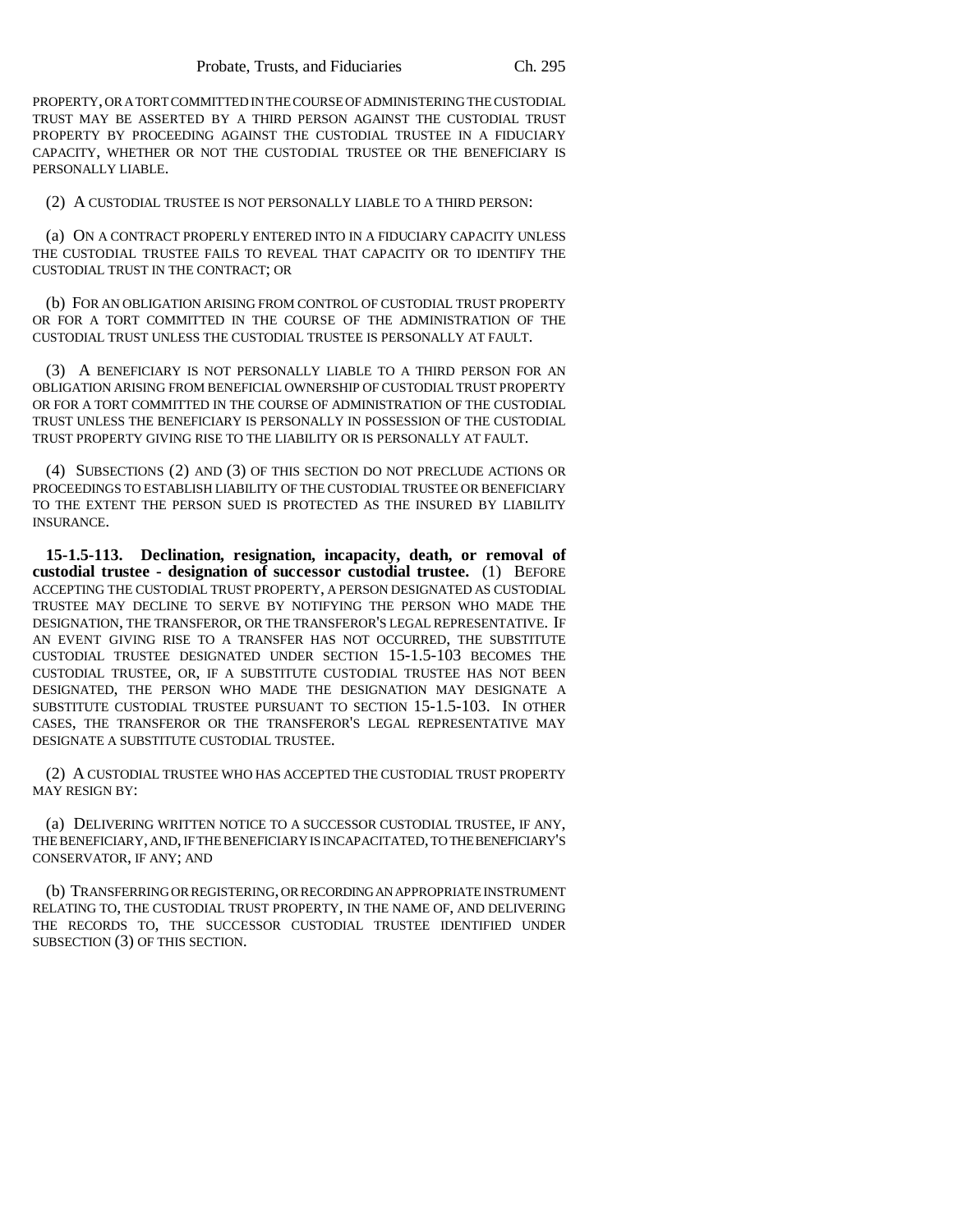(3) IF A CUSTODIAL TRUSTEE OR SUCCESSOR CUSTODIAL TRUSTEE IS INELIGIBLE, RESIGNS, DIES, OR BECOMES INCAPACITATED, THE SUCCESSOR DESIGNATED UNDER SECTION 15-1.5-102 (7) OR SECTION 15-1.5-103 BECOMES CUSTODIAL TRUSTEE. IF THERE IS NO EFFECTIVE PROVISION FOR A SUCCESSOR, THE BENEFICIARY, IF NOT INCAPACITATED, MAY DESIGNATE A SUCCESSOR CUSTODIAL TRUSTEE. IF THE BENEFICIARY IS INCAPACITATED, OR FAILS TO ACT WITHIN NINETY DAYS AFTER THE INELIGIBILITY, RESIGNATION, DEATH, OR INCAPACITY OF THE CUSTODIAL TRUSTEE, THE BENEFICIARY'S CONSERVATOR BECOMES SUCCESSOR CUSTODIAL TRUSTEE. IF THE BENEFICIARY DOES NOT HAVE A CONSERVATOR OR THE CONSERVATOR FAILS TO ACT, THE RESIGNING CUSTODIAL TRUSTEE MAY DESIGNATE A SUCCESSOR CUSTODIAL TRUSTEE.

(4) IF A SUCCESSOR CUSTODIAL TRUSTEE IS NOT DESIGNATED PURSUANT TO SUBSECTION (3) OF THIS SECTION, THE TRANSFEROR, THE LEGAL REPRESENTATIVE OF THE TRANSFEROR OR OF THE CUSTODIAL TRUSTEE, AN ADULT MEMBER OF THE BENEFICIARY'S FAMILY, THE GUARDIAN OF THE BENEFICIARY, A PERSON INTERESTED IN THE CUSTODIAL TRUST PROPERTY, OR A PERSON INTERESTED IN THE WELFARE OF THE BENEFICIARY MAY PETITION THE COURT TO DESIGNATE A SUCCESSOR CUSTODIAL TRUSTEE.

(5) A CUSTODIAL TRUSTEE WHO DECLINES TO SERVE OR RESIGNS, OR THE LEGAL REPRESENTATIVE OF A DECEASED OR INCAPACITATED CUSTODIAL TRUSTEE, AS SOON AS PRACTICABLE, SHALL PUT THE CUSTODIAL TRUST PROPERTY AND RECORDS IN THE POSSESSION AND CONTROL OF THE SUCCESSOR CUSTODIAL TRUSTEE. THE SUCCESSOR CUSTODIAL TRUSTEE MAY ENFORCE THE OBLIGATION TO DELIVER CUSTODIAL TRUST PROPERTY AND RECORDS AND BECOMES RESPONSIBLE FOR EACH ITEM AS RECEIVED.

(6) A BENEFICIARY, THE BENEFICIARY'S CONSERVATOR, AN ADULT MEMBER OF THE BENEFICIARY'S FAMILY, A GUARDIAN OF THE BENEFICIARY, A PERSON INTERESTED IN THE CUSTODIAL TRUST PROPERTY, OR A PERSON INTERESTED IN THE WELFARE OF THE BENEFICIARY MAY PETITION THE COURT TO REMOVE THE CUSTODIAL TRUSTEE FOR CAUSE AND DESIGNATE A SUCCESSOR CUSTODIAL TRUSTEE, TO REQUIRE THE CUSTODIAL TRUSTEE TO FURNISH A BOND OR OTHER SECURITY FOR THE FAITHFUL PERFORMANCE OF FIDUCIARY DUTIES, OR FOR OTHER APPROPRIATE RELIEF.

**15-1.5-114. Expenses, compensation, and bond of custodial trustee.** (1) EXCEPT AS OTHERWISE PROVIDED IN THE INSTRUMENT CREATING THE CUSTODIAL TRUST, IN AN AGREEMENT WITH THE BENEFICIARY, OR BY COURT ORDER, A CUSTODIAL TRUSTEE:

(a) IS ENTITLED TO REIMBURSEMENT FROM CUSTODIAL TRUST PROPERTY FOR REASONABLE EXPENSES INCURRED IN THE PERFORMANCE OF FIDUCIARY SERVICES;

(b) HAS A NONCUMULATIVE ELECTION, TO BE MADE NO LATER THAN SIX MONTHS AFTER THE END OF EACH CALENDAR YEAR, TO CHARGE A REASONABLE COMPENSATION FOR FIDUCIARY SERVICES PERFORMED DURING THAT YEAR; AND

(c) NEED NOT FURNISH A BOND OR OTHER SECURITY FOR THE FAITHFUL PERFORMANCE OF FIDUCIARY DUTIES.

## **15-1.5-115. Reporting and accounting by custodial trustee - determination**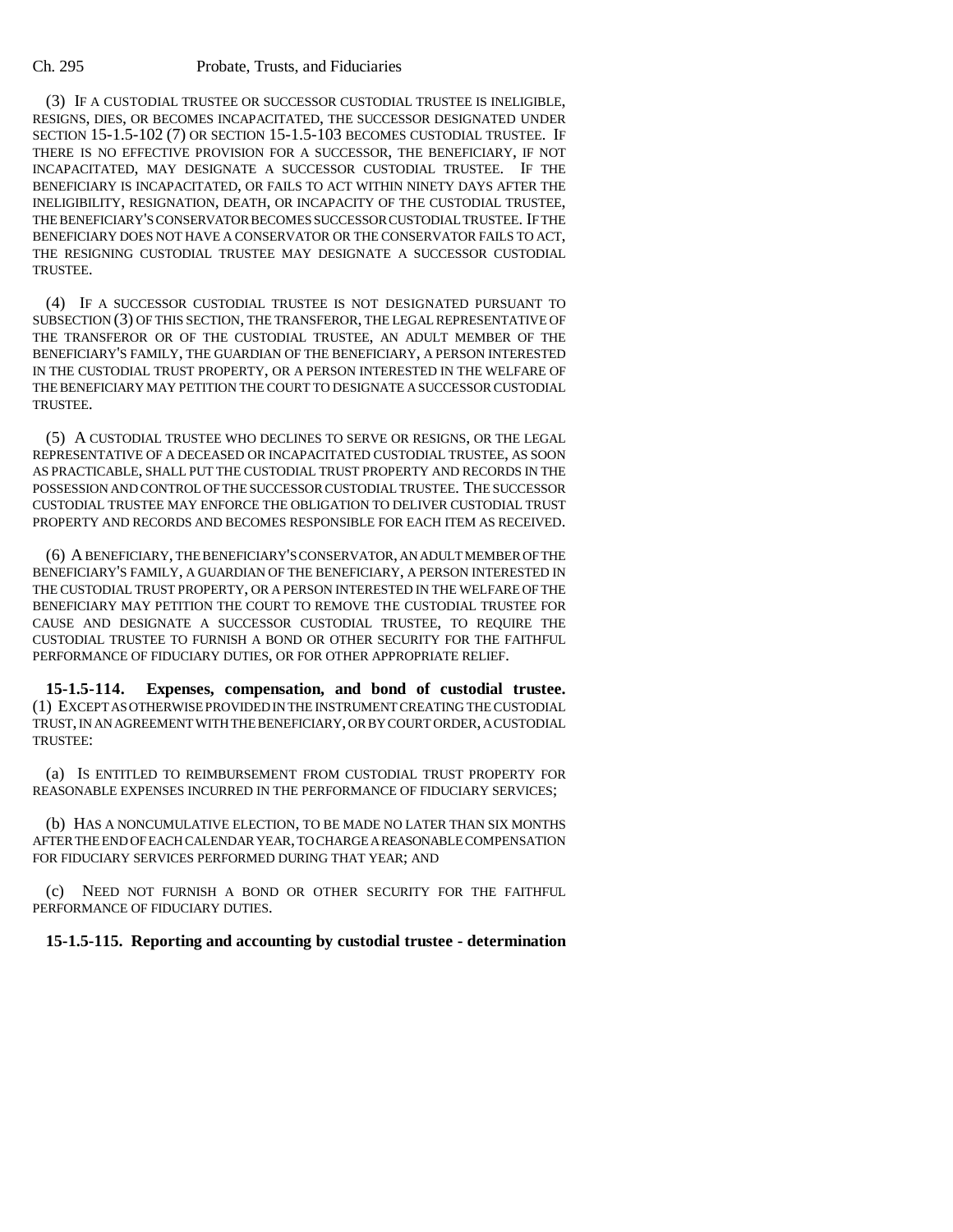**of liability of custodial trustee.** (1) (a) UPON THE ACCEPTANCE OF CUSTODIAL TRUST PROPERTY, THE CUSTODIAL TRUSTEE SHALL PROVIDE A WRITTEN STATEMENT DESCRIBING THE CUSTODIAL TRUST PROPERTY AND SHALL THEREAFTER PROVIDE A WRITTEN STATEMENT OF THE ADMINISTRATION OF THE CUSTODIAL TRUST PROPERTY:

(I) ONCE EACH YEAR;

(II) UPON REQUEST AT REASONABLE TIMES BY THE BENEFICIARY OR THE BENEFICIARY'S LEGAL REPRESENTATIVE;

(III) UPON RESIGNATION OR REMOVAL OF THE CUSTODIAL TRUSTEE; AND

(IV) UPON TERMINATION OF THE CUSTODIAL TRUST.

(b) THE STATEMENTS MUST BE PROVIDED TO THE BENEFICIARY OR TO THE BENEFICIARY'S LEGAL REPRESENTATIVE, IF ANY. UPON TERMINATION OF THE BENEFICIARY'S INTEREST, THE CUSTODIAL TRUSTEE SHALL FURNISH A CURRENT STATEMENT TO THE PERSON TO WHOM THE CUSTODIAL TRUST PROPERTY IS TO BE DELIVERED.

(2) A BENEFICIARY, THE BENEFICIARY'S LEGAL REPRESENTATIVE, AN ADULT MEMBER OF THE BENEFICIARY'S FAMILY, A PERSON INTERESTED IN THE CUSTODIAL TRUST PROPERTY, OR A PERSON INTERESTED IN THE WELFARE OF THE BENEFICIARY MAY PETITION THE COURT FOR AN ACCOUNTING BY THE CUSTODIAL TRUSTEE OR THE CUSTODIAL TRUSTEE'S LEGAL REPRESENTATIVE.

(3) A SUCCESSOR CUSTODIAL TRUSTEE MAY PETITION THE COURT FOR AN ACCOUNTING BY A PREDECESSOR CUSTODIAL TRUSTEE.

(4) IN AN ACTION OR PROCEEDING UNDER THIS ARTICLE OR IN ANY OTHER PROCEEDING, THE COURT MAY REQUIRE OR PERMIT THE CUSTODIAL TRUSTEE OR THE CUSTODIAL TRUSTEE'S LEGAL REPRESENTATIVE TO ACCOUNT. THE CUSTODIAL TRUSTEE OR THE CUSTODIAL TRUSTEE'S LEGAL REPRESENTATIVE MAY PETITION THE COURT FOR APPROVAL OF FINAL ACCOUNTS.

(5) IF A CUSTODIAL TRUSTEE IS REMOVED, THE COURT SHALL REQUIRE AN ACCOUNTING AND ORDER DELIVERY OF THE CUSTODIAL TRUST PROPERTY AND RECORDS TO THE SUCCESSOR CUSTODIAL TRUSTEE AND THE EXECUTION OF ALL INSTRUMENTS REQUIRED FOR TRANSFER OF THE CUSTODIAL TRUST PROPERTY.

(6) ON PETITION OF THE CUSTODIAL TRUSTEE OR ANY PERSON WHO COULD PETITION FOR AN ACCOUNTING, THE COURT, AFTER NOTICE TO INTERESTED PERSONS, MAY ISSUE INSTRUCTIONS TO THE CUSTODIAL TRUSTEE OR REVIEW THE PROPRIETY OF THE ACTS OF A CUSTODIAL TRUSTEE OR THE REASONABLENESS OF COMPENSATION DETERMINED BY THE CUSTODIAL TRUSTEE FOR THE SERVICES OF THE CUSTODIAL TRUSTEE OR OTHERS.

**15-1.5-116. Limitations of action against custodial trustee.** (1) EXCEPT AS PROVIDED IN SUBSECTION (3) OF THIS SECTION, UNLESS PREVIOUSLY BARRED BY ADJUDICATION, CONSENT, OR LIMITATION, A CLAIM FOR RELIEF AGAINST A CUSTODIAL TRUSTEE FOR ACCOUNTING OR BREACH OF DUTY IS BARRED AS TO A BENEFICIARY, A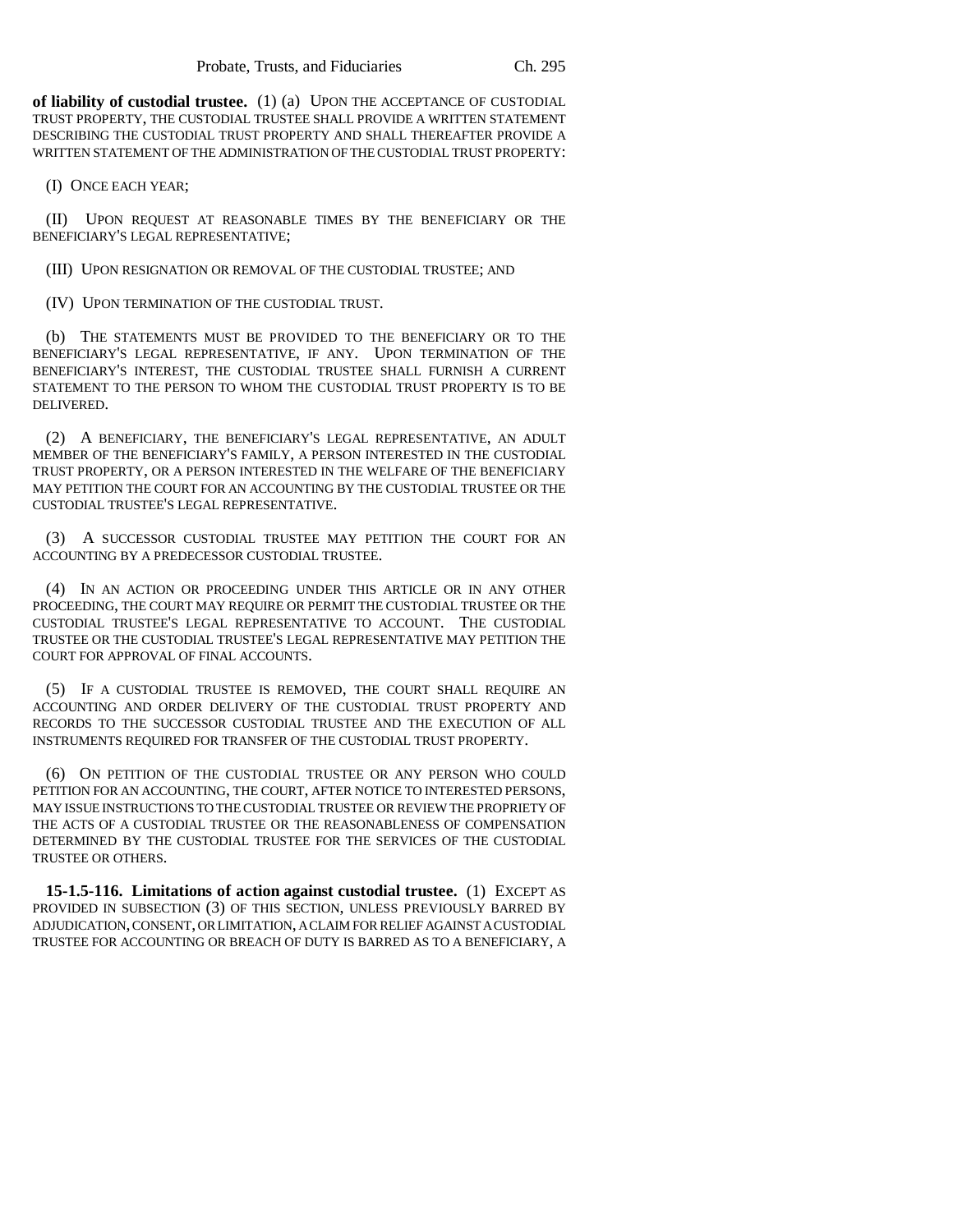PERSON TO WHOM CUSTODIAL TRUST PROPERTY IS TO BE PAID OR DELIVERED, OR THE LEGAL REPRESENTATIVE OF AN INCAPACITATED OR DECEASED BENEFICIARY OR PAYEE:

(a) WHO HAS RECEIVED A FINAL ACCOUNT OR STATEMENT FULLY DISCLOSING THE MATTER UNLESS AN ACTION OR PROCEEDING TO ASSERT THE CLAIM IS COMMENCED WITHIN TWO YEARS AFTER RECEIPT OF THE FINAL ACCOUNT OR STATEMENT; OR

(b) WHO HAS NOT RECEIVED A FINAL ACCOUNT OR STATEMENT FULLY DISCLOSING THE MATTER UNLESS AN ACTION OR PROCEEDING TO ASSERT THE CLAIM IS COMMENCED WITHIN THREE YEARS AFTER THE TERMINATION OF THE CUSTODIAL TRUST.

(2) EXCEPT AS PROVIDED IN SUBSECTION (3) OF THIS SECTION, A CLAIM FOR RELIEF TO RECOVER FROM A CUSTODIAL TRUSTEE FOR FRAUD, MISREPRESENTATION, OR CONCEALMENT RELATED TO THE FINAL SETTLEMENT OF THE CUSTODIAL TRUST OR CONCEALMENT OF THE EXISTENCE OF THE CUSTODIAL TRUST IS BARRED UNLESS AN ACTION OR PROCEEDING TO ASSERT THE CLAIM IS COMMENCED WITHIN FIVE YEARS AFTER THE TERMINATION OF THE CUSTODIAL TRUST.

(3) A CLAIM FOR RELIEF IS NOT BARRED BY THIS SECTION IF THE CLAIMANT:

(a) IS A MINOR, UNTIL THE EARLIER OF TWO YEARS AFTER THE CLAIMANT BECOMES AN ADULT OR DIES;

(b) IS AN INCAPACITATED ADULT, UNTIL THE EARLIEST OF TWO YEARS AFTER THE APPOINTMENT OF A CONSERVATOR, THE REMOVAL OF THE INCAPACITY, OR THE DEATH OF THE CLAIMANT; OR

(c) WAS AN ADULT, NOW DECEASED, WHO WAS NOT INCAPACITATED, UNTIL TWO YEARS AFTER THE CLAIMANT'S DEATH.

**15-1.5-117. Distribution on termination.** (1) UPON TERMINATION OF A CUSTODIAL TRUST, THE CUSTODIAL TRUSTEE SHALL TRANSFER THE UNEXPENDED CUSTODIAL TRUST PROPERTY:

(a) TO THE BENEFICIARY, IF NOT INCAPACITATED OR DECEASED;

(b) TO THE CONSERVATOR OR OTHER RECIPIENT DESIGNATED BY THE COURT FOR AN INCAPACITATED BENEFICIARY; OR

(c) UPON THE BENEFICIARY'S DEATH, IN THE FOLLOWING ORDER:

(I) AS LAST DIRECTED IN A WRITING SIGNED BY THE DECEASED BENEFICIARY WHILE NOT INCAPACITATED AND RECEIVED BY THE CUSTODIAL TRUSTEE DURING THE LIFE OF THE DECEASED BENEFICIARY;

(II) TO THE SURVIVOR OF MULTIPLE BENEFICIARIES IF SURVIVORSHIP IS PROVIDED FOR PURSUANT TO SECTION 15-1.5-106;

(III) AS DESIGNATED IN THE INSTRUMENT CREATING THE CUSTODIAL TRUST; OR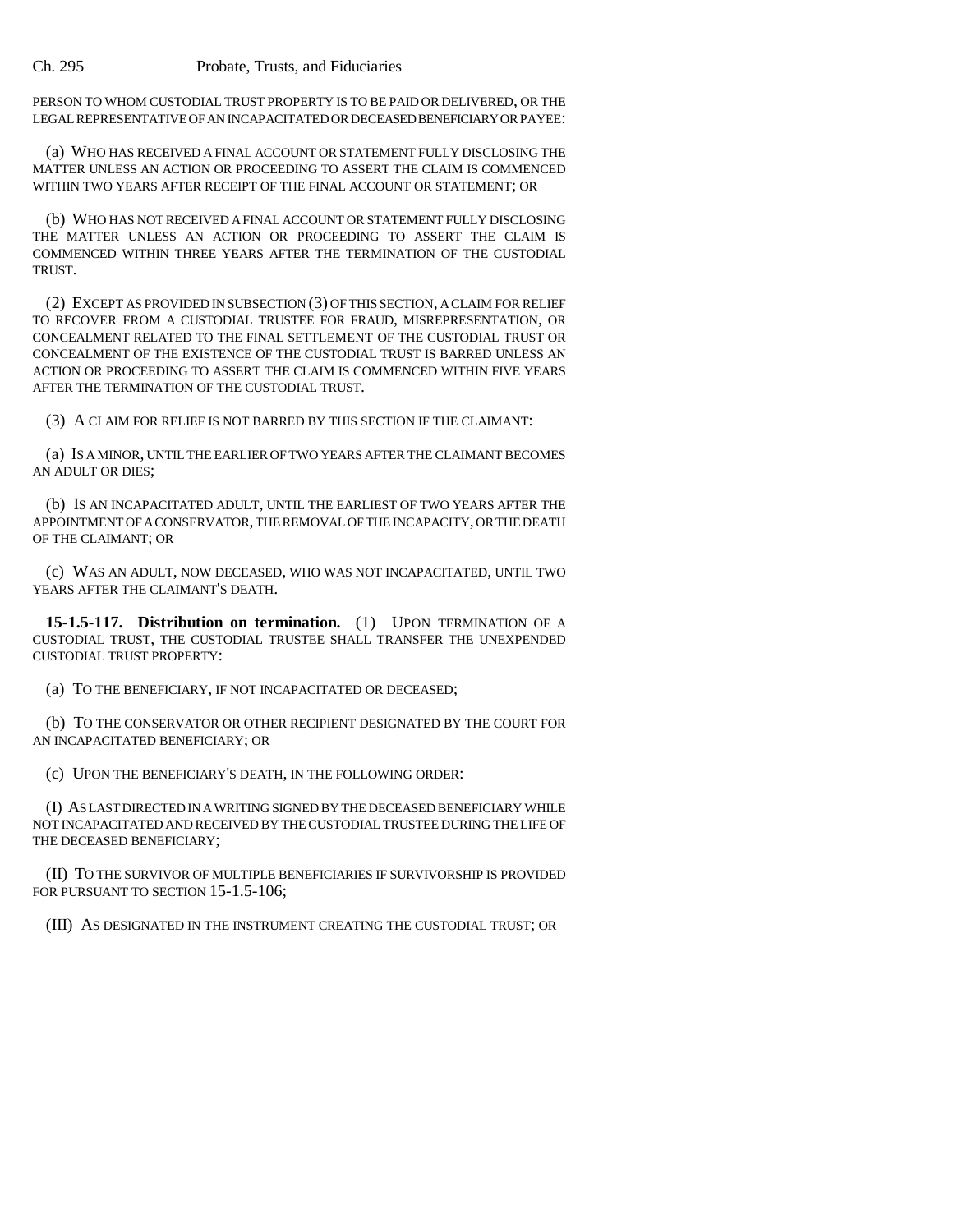(IV) TO THE ESTATE OF THE DECEASED BENEFICIARY.

(2) IF, WHEN THE CUSTODIAL TRUST WOULD OTHERWISE TERMINATE, THE DISTRIBUTEE IS INCAPACITATED, THE CUSTODIAL TRUST CONTINUES FOR THE USE AND BENEFIT OF THE DISTRIBUTEE AS BENEFICIARY UNTIL THE INCAPACITY IS REMOVED OR THE CUSTODIAL TRUST IS OTHERWISE TERMINATED.

(3) DEATH OF A BENEFICIARY DOES NOT TERMINATE THE POWER OF THE CUSTODIAL TRUSTEE TO DISCHARGE OBLIGATIONS OF THE CUSTODIAL TRUSTEE OR BENEFICIARY INCURRED BEFORE THE TERMINATION OF THE CUSTODIAL TRUST.

**15-1.5-118. Methods and forms for creating custodial trusts.** (1) IF A TRANSACTION, INCLUDING A DECLARATION WITH RESPECT TO OR A TRANSFER OF SPECIFIC PROPERTY, OTHERWISE SATISFIES APPLICABLE LAW, THE CRITERIA OF SECTION 15-1.5-102 ARE SATISFIED BY:

(a) THE EXECUTION AND EITHER DELIVERY TO THE CUSTODIAL TRUSTEE OR RECORDING OF AN INSTRUMENT IN SUBSTANTIALLY THE FOLLOWING FORM:

## TRANSFER UNDER THE "COLORADO UNIFORM CUSTODIAL TRUST ACT"

I, **ILLET IS CONTRANSFEROR OR NAME AND REPRESENTATIVE** CAPACITY IF A FIDUCIARY), TRANSFER TO \_\_\_\_\_\_\_\_\_\_ (NAME OF TRUSTEE OTHER THAN TRANSFEROR), AS CUSTODIAL TRUSTEE FOR  $(NAME \t{ OFAME})$ BENEFICIARY) AS BENEFICIARY AND AS DISTRIBUTEE ON TERMINATION OF THE TRUST IN ABSENCE OF DIRECTION BY THE BENEFICIARY UNDER THE "COLORADO UNIFORM CUSTODIAL TRUST ACT", THE FOLLOWING: (INSERT A DESCRIPTION OF THE CUSTODIAL TRUST PROPERTY LEGALLY SUFFICIENT TO IDENTIFY AND TRANSFER EACH ITEM OF PROPERTY). DATED:

\_\_\_\_\_\_\_\_\_\_\_\_\_\_\_\_\_\_\_\_\_\_\_\_\_\_\_\_\_\_ (SIGNATURE); OR

(b) THE EXECUTION AND THE RECORDING OR GIVING NOTICE OF ITS EXECUTION TO THE BENEFICIARY OF AN INSTRUMENT IN SUBSTANTIALLY THE FOLLOWING FORM: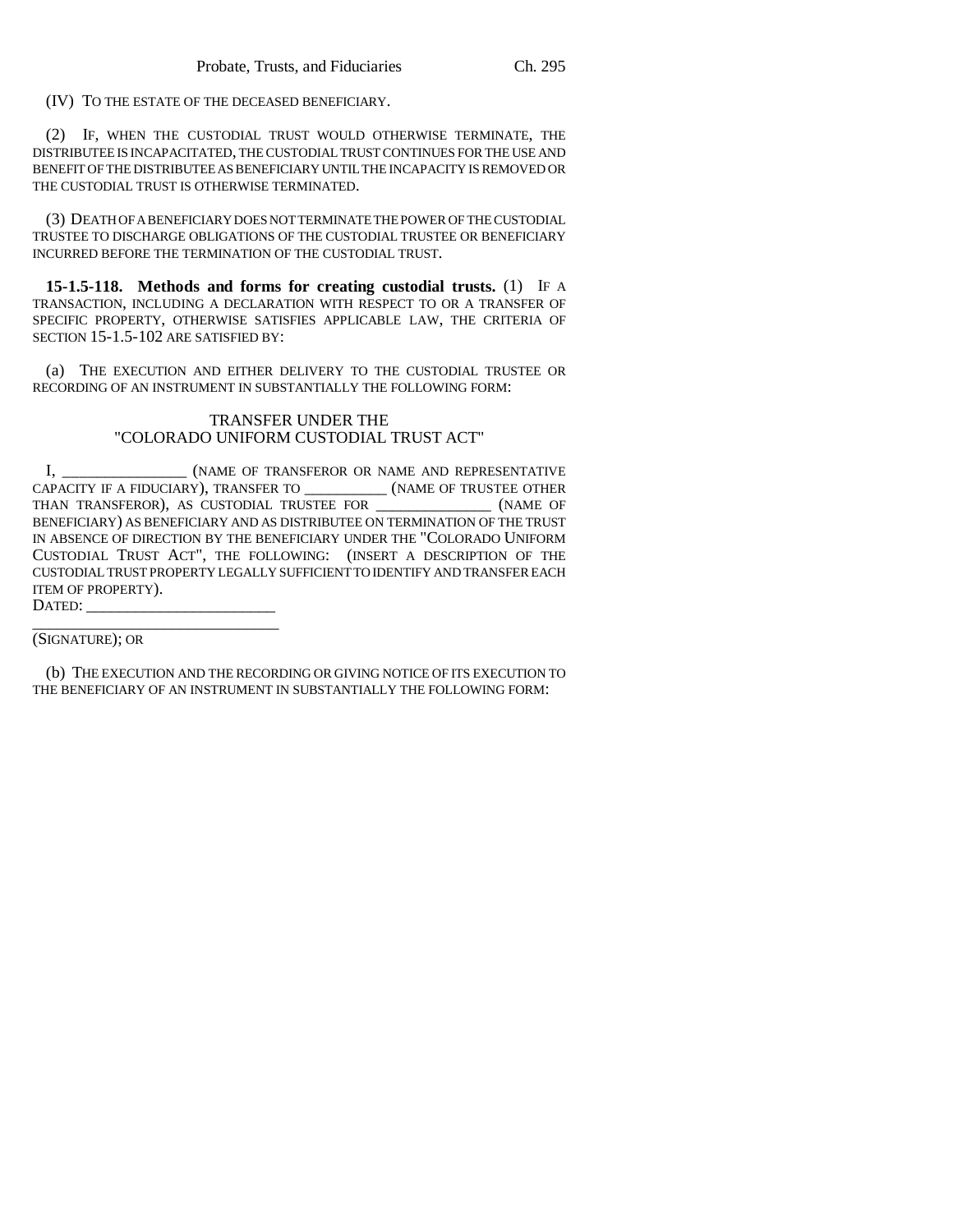## DECLARATION OF TRUST UNDER THE "COLORADO UNIFORM CUSTODIAL TRUST ACT"

I,  $(NAME$  of owner of property), DECLARE THAT HENCEFORTH I HOLD AS CUSTODIAL TRUSTEE FOR \_\_\_\_\_\_\_\_\_\_\_ (NAME OF BENEFICIARY OTHER THAN TRANSFEROR) AS BENEFICIARY AND AS DISTRIBUTEE ON TERMINATION OF THE TRUST IN ABSENCE OF DIRECTION BY THE BENEFICIARY UNDER THE "COLORADO UNIFORM CUSTODIAL TRUST ACT", THE FOLLOWING: (INSERT A DESCRIPTION OF THE CUSTODIAL TRUST PROPERTY LEGALLY SUFFICIENT TO IDENTIFY AND TRANSFER EACH ITEM OF PROPERTY). DATED:

\_\_\_\_\_\_\_\_\_\_\_\_\_\_\_\_\_\_\_\_\_ (SIGNATURE).

(2) CUSTOMARY METHODS OF TRANSFERRING OR EVIDENCING OWNERSHIP OF PROPERTY MAY BE USED TO CREATE A CUSTODIAL TRUST, INCLUDING ANY OF THE FOLLOWING:

(a) REGISTRATION OF A SECURITY IN THE NAME OF A TRUST COMPANY, AN ADULT OTHER THAN THE TRANSFEROR, OR THE TRANSFEROR IF THE BENEFICIARY IS OTHER THAN THE TRANSFEROR, DESIGNATED IN SUBSTANCE: "AS CUSTODIAL TRUSTEE FOR (NAME OF BENEFICIARY) UNDER THE "COLORADO UNIFORM CUSTODIAL TRUST ACT"";

(b) DELIVERY OF A CERTIFICATED SECURITY, OR A DOCUMENT NECESSARY FOR THE TRANSFER OF AN UNCERTIFICATED SECURITY, TOGETHER WITH ANY NECESSARY ENDORSEMENT, TO AN ADULT OTHER THAN THE TRANSFEROR OR TO A TRUST COMPANY AS CUSTODIAL TRUSTEE, ACCOMPANIED BY AN INSTRUMENT IN SUBSTANTIALLY THE FORM PRESCRIBED IN PARAGRAPH (a) OF SUBSECTION (1) OF THIS SECTION;

(c) PAYMENT OF MONEY OR TRANSFER OF A SECURITY HELD IN THE NAME OF A BROKER OR A FINANCIAL INSTITUTION OR ITS NOMINEE TO A BROKER OR FINANCIAL INSTITUTION FOR CREDIT TO AN ACCOUNT IN THE NAME OF A TRUST COMPANY, AN ADULT OTHER THAN THE TRANSFEROR, OR THE TRANSFEROR IF THE BENEFICIARY IS OTHER THAN THE TRANSFEROR, DESIGNATED IN SUBSTANCE: "AS CUSTODIAL TRUSTEE FOR (NAME OF BENEFICIARY) UNDER THE "COLORADO UNIFORM CUSTODIAL TRUST ACT"";

(d) REGISTRATION OF OWNERSHIP OF A LIFE OR ENDOWMENT INSURANCE POLICY OR ANNUITY CONTRACT WITH THE ISSUER IN THE NAME OF A TRUST COMPANY, AN ADULT OTHER THAN THE TRANSFEROR, OR THE TRANSFEROR IF THE BENEFICIARY IS OTHER THAN THE TRANSFEROR, DESIGNATED IN SUBSTANCE: "AS CUSTODIAL TRUSTEE FOR (NAME OF BENEFICIARY) UNDER THE "COLORADO UNIFORM CUSTODIAL TRUST ACT"";

(e) DELIVERY OF A WRITTEN ASSIGNMENT TO AN ADULT OTHER THAN THE TRANSFEROR OR TO A TRUST COMPANY WHOSE NAME IN THE ASSIGNMENT IS DESIGNATED IN SUBSTANCE BY THE WORDS: "AS CUSTODIAL TRUSTEE FOR (NAME OF BENEFICIARY) UNDER THE "COLORADO UNIFORM CUSTODIAL TRUST ACT"";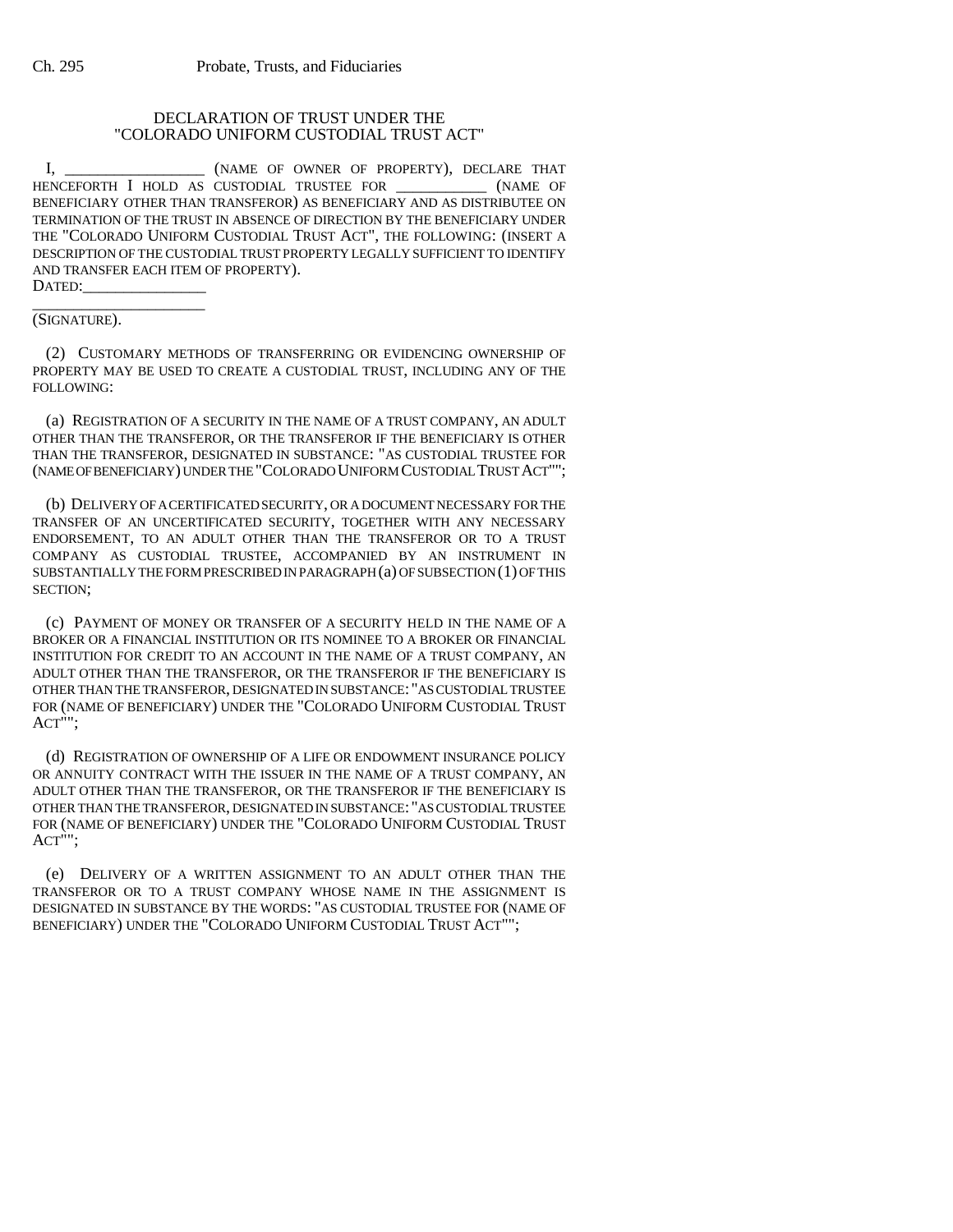(f) IRREVOCABLE EXERCISE OF A POWER OF APPOINTMENT, PURSUANT TO ITS TERMS, IN FAVOR OF A TRUST COMPANY, AN ADULT OTHER THAN THE DONEE OF THE POWER, OR THE DONEE WHO HOLDS THE POWER IF THE BENEFICIARY IS OTHER THAN THE DONEE, WHOSE NAME IN THE APPOINTMENT IS DESIGNATED IN SUBSTANCE: "AS CUSTODIAL TRUSTEE FOR (NAME OF BENEFICIARY) UNDER THE "COLORADO UNIFORM CUSTODIAL TRUST ACT"";

(g) DELIVERY OF A WRITTEN NOTIFICATION OR ASSIGNMENT OF A RIGHT TO FUTURE PAYMENT UNDER A CONTRACT TO AN OBLIGOR WHICH TRANSFERS THE RIGHT UNDER THE CONTRACT TO A TRUST COMPANY, AN ADULT OTHER THAN THE TRANSFEROR, OR THE TRANSFEROR IF THE BENEFICIARY IS OTHER THAN THE TRANSFEROR, WHOSE NAME IN THE NOTIFICATION OR ASSIGNMENT IS DESIGNATED IN SUBSTANCE: "AS CUSTODIAL TRUSTEE FOR (NAME OF BENEFICIARY) UNDER THE "COLORADO UNIFORM CUSTODIAL TRUST ACT"";

(h) EXECUTION, DELIVERY, AND RECORDATION OF A CONVEYANCE OF AN INTEREST IN REAL PROPERTY IN THE NAME OF A TRUST COMPANY, AN ADULT OTHER THAN THE TRANSFEROR, OR THE TRANSFEROR IF THE BENEFICIARY IS OTHER THAN THE TRANSFEROR, DESIGNATED IN SUBSTANCE: "AS CUSTODIAL TRUSTEE FOR (NAME OF BENEFICIARY) UNDER THE "COLORADO UNIFORM CUSTODIAL TRUST ACT"";

(i) ISSUANCE OF A CERTIFICATE OF TITLE BY AN AGENCY OF A STATE OR OF THE UNITED STATES WHICH EVIDENCES TITLE TO TANGIBLE PERSONAL PROPERTY:

(I) ISSUED IN THE NAME OF A TRUST COMPANY, AN ADULT OTHER THAN THE TRANSFEROR, OR THE TRANSFEROR IF THE BENEFICIARY IS OTHER THAN THE TRANSFEROR, DESIGNATED IN SUBSTANCE: "AS CUSTODIAL TRUSTEE FOR (NAME OF BENEFICIARY) UNDER THE "COLORADO UNIFORM CUSTODIAL TRUST ACT""; OR

(II) DELIVERED TO A TRUST COMPANY OR AN ADULT OTHER THAN THE TRANSFEROR OR ENDORSED BY THE TRANSFEROR TO THAT PERSON, DESIGNATED IN SUBSTANCE: "AS CUSTODIAL TRUSTEE FOR (NAME OF BENEFICIARY) UNDER THE "COLORADO UNIFORM CUSTODIAL TRUST ACT""; OR

(j) EXECUTION AND DELIVERY OF AN INSTRUMENT OF GIFT TO A TRUST COMPANY OR AN ADULT OTHER THAN THE TRANSFEROR, DESIGNATED IN SUBSTANCE: "AS CUSTODIAL TRUSTEE FOR (NAME OF BENEFICIARY) UNDER THE "COLORADO UNIFORM CUSTODIAL TRUST ACT"".

**15-1.5-119. Applicable law.** (1) THIS ARTICLE APPLIES TO A TRANSFER OR DECLARATION CREATING A CUSTODIAL TRUST THAT REFERS TO THIS ARTICLE IF, AT THE TIME OF THE TRANSFER OR DECLARATION, THE TRANSFEROR, BENEFICIARY, OR CUSTODIAL TRUSTEE IS A RESIDENT OF OR HAS ITS PRINCIPAL PLACE OF BUSINESS IN THIS STATE OR CUSTODIAL TRUST PROPERTY IS LOCATED IN THIS STATE. THE CUSTODIAL TRUST REMAINS SUBJECT TO THIS ARTICLE DESPITE A LATER CHANGE IN RESIDENCE OR PRINCIPAL PLACE OF BUSINESS OF THE TRANSFEROR, BENEFICIARY, OR CUSTODIAL TRUSTEE, OR REMOVAL OF THE CUSTODIAL TRUST PROPERTY FROM THIS STATE.

(2) A TRANSFER MADE PURSUANT TO AN ACT OF ANOTHER STATE SUBSTANTIALLY SIMILAR TO THIS ARTICLE IS GOVERNED BY THE LAW OF THAT STATE AND MAY BE